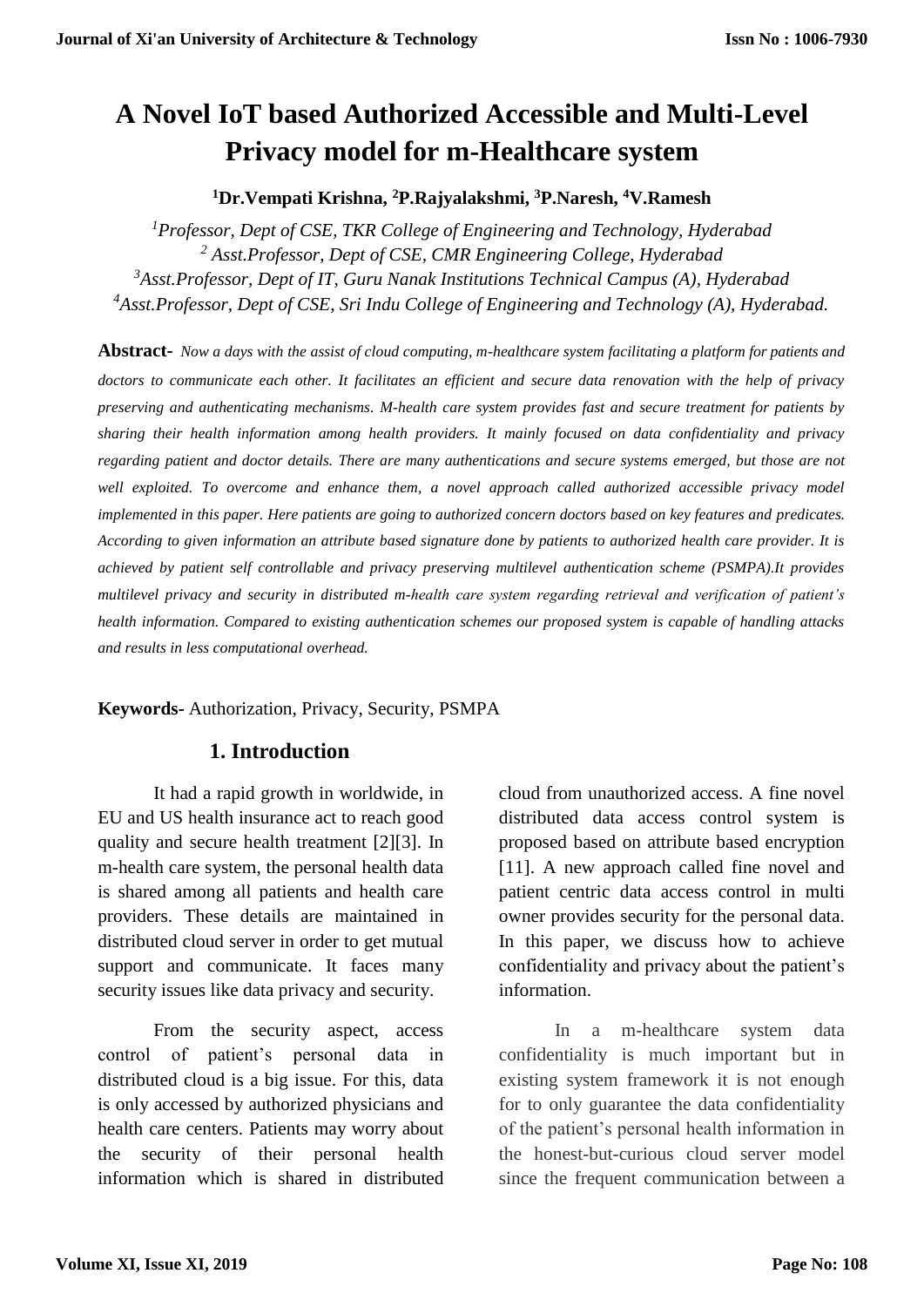patient and a professional physician can lead the adversary to conclude that the patient is suffering from a specific disease with a high probability. Unfortunately, the problem of how to protect both the patients' data confidentiality and identity privacy in the distributed m-healthcare cloud computing scenario under the malicious model was left untouched.

Our proposed m-healthcare system mainly focuses on the central cloud computing system which is not sufficient for efficiently processing the increasing volume of personal health information in mhealthcare cloud computing system. in distributed m-healthcare cloud computing systems, all the members can be classified into three categories: the directly authorized physicians with green labels in the local healthcare provider who are authorized by the patients and can both access the patient's personal health information and verify the patient's identity and the indirectly authorized physicians with yellow labels in the remote healthcare providers who are authorized by the directly authorized physicians for medical consultant or some research purposes. They can only access the personal health information, but not the patient's identity. For the unauthorized persons with red labels, nothing could be obtained.



Fig:1 Private Security Model

## **2. Background and related work**

In previous researches, attribute based access [9] and designated verifier signatures [8] are implemented to achieve both privacy and security of health information. There are three levels of privacy preserving at multilevel. First a new authorized accessible privacy model is implemented for authorization of physicians. Second privacy preserving authentication scheme is also introduced for providing security to patient's data. And finally a security proof is generated regarding privacy.

In previous sections we discussed on confidentiality in cloud server. They left many security and privacy preserving concepts. Riedl et.al presented a new framework for achieving security and privacy in m-health care system [10]. Our proposed system is a combination of attribute based encryption (ABE)[9], designated verifier signatures(DVS)[8]. Our system achieves both confidentiality and authenticity more compared to previous models in distributed health care systems.

J. Misic et al. suggested patients have to consent to treatment and be alerted every time when associated physicians access their records [4][12]. Sun et. al. proposed a solution to privacy and emergency responses based on anonymous credential, pseudorandom number generator and proof of knowledge [13][14]

A network model is developed to explain the basic e-health care system. It had wide area networks, wireless transmission and health care providers. Here patient's health information is securely transmitted over wireless medium to health care providers.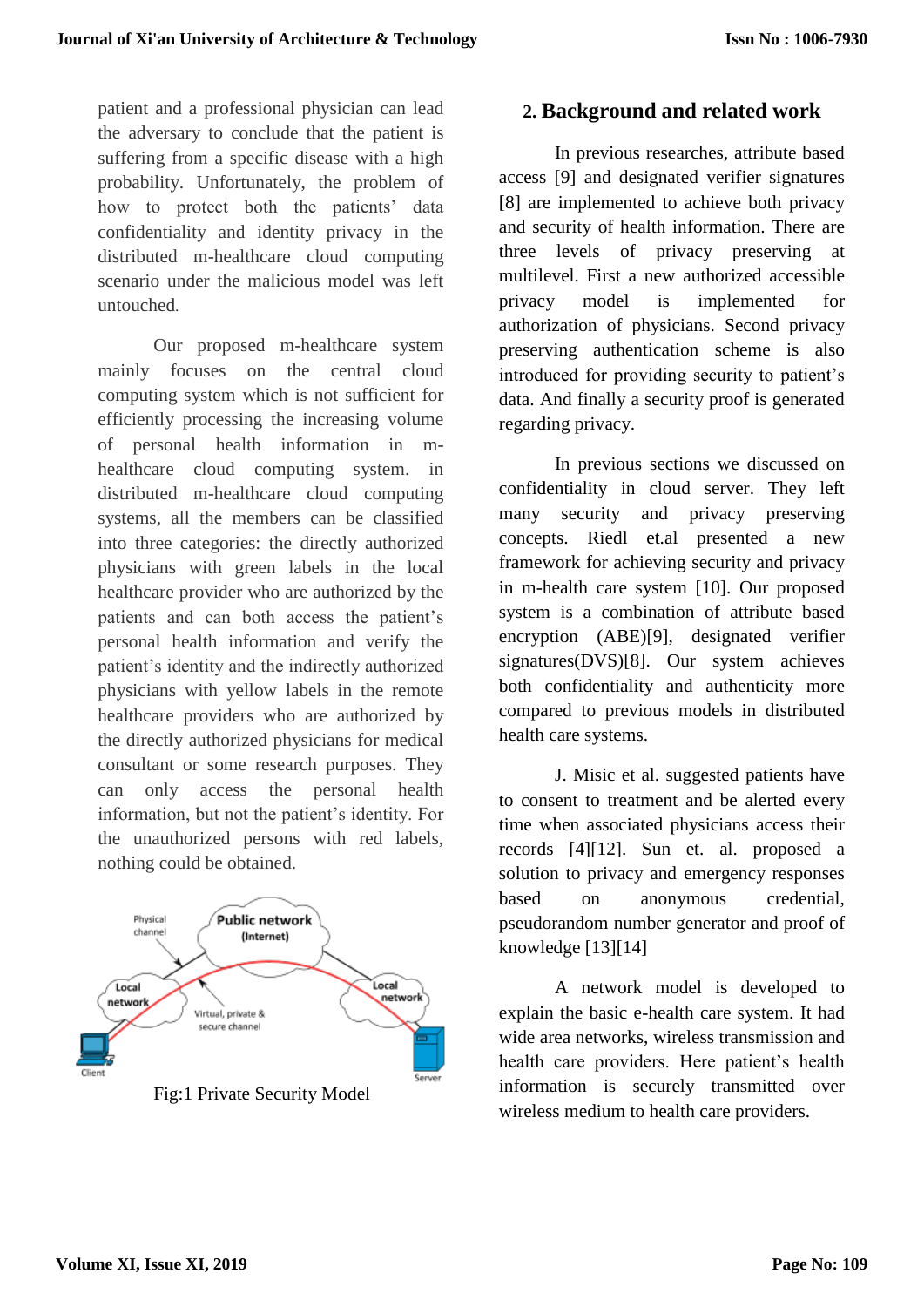

Fig :2 Distributed m-Health care system architecture

Fig :2 explains m-health care system in distributed cloud. Here three health care providers B, C, D and a patient P are present. Patient P health information is stored in his consultant doctor D's server. And the same data is shared among B&C. These are indirect healthcare providers. They generate individual reports regarding patient's health condition.

## **3. PSMPA for m-healthcare**

In this, we first propose a authorized access privacy model for distributed cloud system. The two main functionalities are first attribute based designated verifier signature scheme. It consists of five steps.

- Transcript simulation
- Setup
- Key extraction
- $\bullet$  Sign
- Verify
- Transcript simulation algorithm

The second is an adversary model.

The proposed PSMPA is used to implement AAPM. It provides multi level authentication and privacy efficiently at patient's healthcare information. In this we have several steps .They are setup, key extract, sign, verify, transcript and remark.

**Setup**- If u give 1, then our algorithm results a master key y and some public parameters.

**Key Extract-** Here key extraction done. It depends on requests of doctor. The algorithm checks for his request eligibility. If eligible then results the skD.

**Sign**- To sign in the algorithm takes private key of patient skP and public key pkD of health center and message. These are used to generate signature <sup>8</sup> ← sign(skP,pkD,m)

$$
K_{Encp} = e(g_1, g_2)^b, K_{Enc} = H_2(K_{Encp}),
$$
  

$$
K_{Sig} = K_{Encp}e(pk^{HP}, g_2).
$$

**Verify**- If doctor wants to check any signature along with access structure and gets subset of attributes based on verification algorithm. Based on inputs it gives message and returns True else returns ⊥*..*

**Transcript Simulation Generation**- Here it is done based on transcript simulation algorithm. If authorized doctor with authorized key, he is going to generate transcripts related to patients.



Fig :3 Cloud based E-healthcare System Framework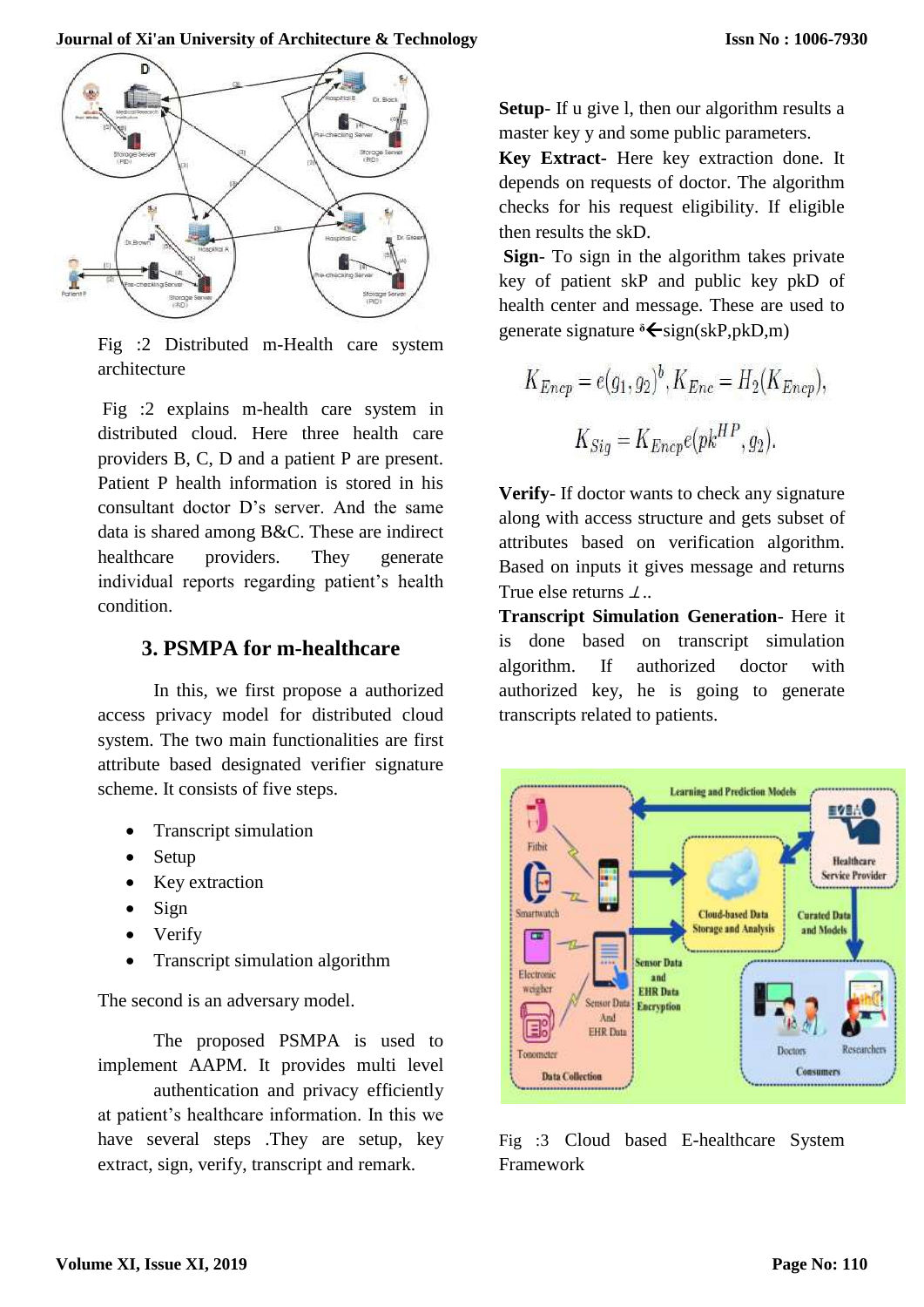The cloud based E-healthcare System Framework was proposed to provide privacy and fasten the performance. Which consists of data collection phase,HSP(Health Service Provider, consumers and cloud storage with privacy protected.

#### **4. Results**

Now we check the efficiency of our proposed system mainly in computational overhead and storage. As compared to previous DVS, our PSMPA gives accurate and good results, and also implement high security and privacy features. Here the computational overhead is compared to the previous sha-1 and private key encryption (AES) our PSMPA gives more result compared to existing techniques.



Fig. 4: computational overhead-DVS vs PSMPA



Fig 5 : storage overhead - DVS vs PSMPA

Fig 4 explains the contrast of computational over heads of DVS and PSMPA. And Fig 5 explains storage over heads of both the techniques.

#### **5. Conclusion**

In this paper, a novel approach called authorized accessible privacy model is implemented. According to the given information, an attribute based signature is done by patients to authorize health care provider by using patient self information and multilevel privacy preserving authentication scheme. Compared to existing authentication schemes, our proposed system is capable of handling attacks and results in less computational overhead. Further enhancements may concentrate on different authentication schemes and privacy protocols.

#### **6. References**

- *1. Jun Zhou, Xiaodong Lin, Senior Member, IEEE Xiaolei Dong, Zhenfu Cao, Senior Member, IEEE." PSMPA: Patient Selfcontrollable and Multi-level Privacypreserving Cooperative Authentication in Distributed m-Healthcare Cloud Computing System".*
- *2. L.Gatzoulis and I. Iakovidis, Wearable and Portable E-health Systems, IEEE Eng. Med. Biol. Mag., 26(5):51-56, 2007.*
- *3. I.Iakovidis Personal Health Record: Current Situation, Obstacles and Trends in Inplementation of Electronic Healthcare Records in Europe, International Journal of Medical Informatics, 52(1):105-115, 1998.*
- *4. J.Sun ,Y.Fang,X.Zhu. Privacy and Emergency Response in E- healthcare Leveraging Wireless Body Sensor Networks, IEEE Wireless Communications, pp. 66-73, February, 2010.*
- *5. J. Zhou, Z. Cao, X. Dong, X. Lin and A. V. Vasilakos, Securing m-Healthcare Social Networks: Challenges, Countermeasures and Future Directions, IEEE Wireless Communications, vol. 20, No. 4, pp. 12-21, 2013.*
- *6. M. Chase and S.S. Chow, Improving Privacy and Security in Multi-authority Attributebased Encryption, In ACM CCS 2009, pp. 121-130, 2009.*